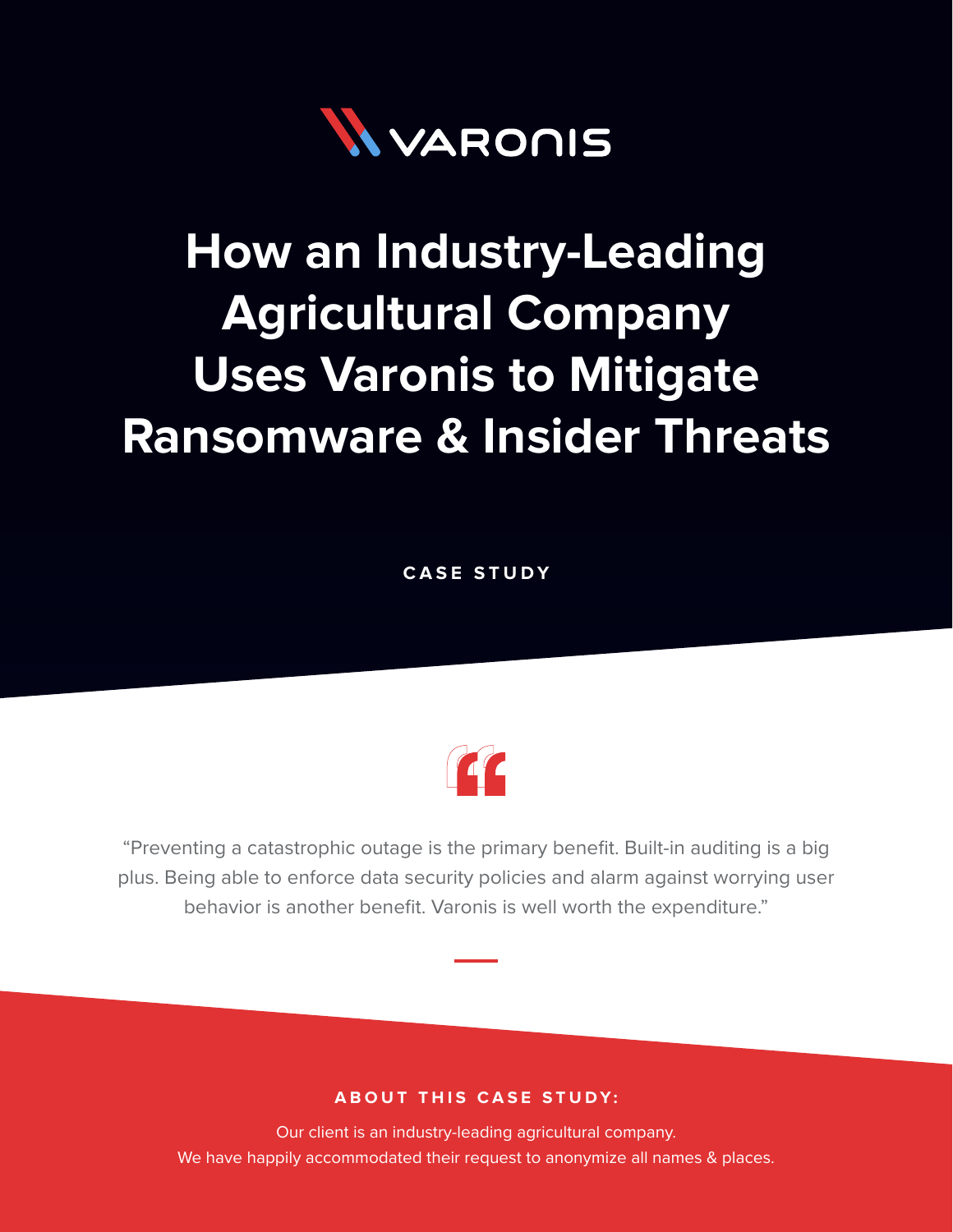### **HIGHLIGHTS**

#### **CHALLENGES**

- Gaining visibility into Active Directory and file servers
- Reporting and alerting in real-time
- Guarding against ransomware and insider threats

#### **SOLUTION**

#### **Varonis Data Security Platform:**

- **DatAdvantage** maps data access activity
- **Data Classification Engine** finds and classifies sensitive data
- **DatAlert** monitors and alerts on critical systems

#### **RESULTS**

- Accurate and up-to-date audit reports generated 92% faster
- Data monitoring and alerting mitigates the risk of insider threats and ransomware
- Increased visibility + support give peace of mind

## **Challenges**

### **Homing in on overexposure to mitigate risk**

Ask any IT or security professional what keeps them up at night and they'll most likely say the same thing:

CC.

"Ransomware—the massive encryption of our data that would impact our ability to operate and make decisions. That… and how quickly it can spread," says a Senior Network Strategist.

The strategist, who requested anonymity, is part of a team responsible for proactively defending the sensitive data of an industry-leading agricultural company.

But not every threat is external. When a critical HR folder containing sensitive files went missing, the security team used **Varonis** to investigate the incident, find the missing folder, and determine if anything had been leaked:

- **Data Classification Engine** helped the team find the missing data in an open access folder.
- **DatAdvantage** showed who had moved the folder and a record of who had accessed it since the move.

# "

"Where there's smoke, there's fire. When we see alerts in Varonis, we're able to turn dials on certain critical data points within our environment. If changes are made, or something goes missing, Varonis lets us know."

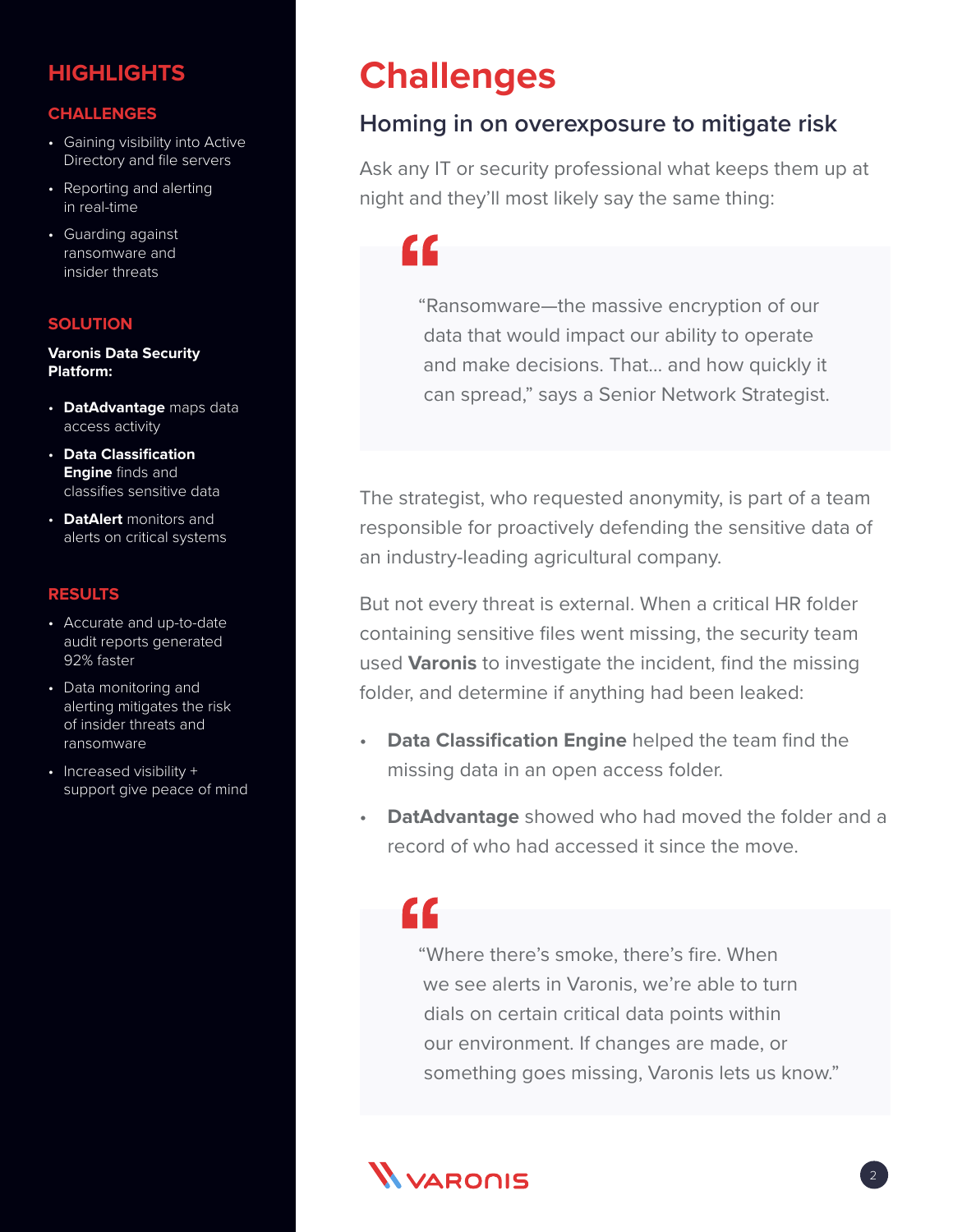IT security traced the incident back to a simple mistake—the VP of Human Resources had accidentally dragged the folder to a new location, making it over-accessible. Fortunately, no data had been compromised and Varonis made remediation fast and easy.

But this incident begged the question: What about next time? What if the next threat began maliciously deleting data? What would they do if ransomware snuck through their defenses and began moving or encrypting data en masse?

"Realizing that someone could just mass move critical data and we would never know was a significant catalyst for permanently adopting a solution like Varonis. Without it, we'd be completely blind to what users were doing on our file shares."

The incident stressed the need for visibility into what was happening on file servers and Active Directory. Varonis helps shine a light on their environments.



"Where there's smoke, there's fire. When we see alerts in Varonis, we're able to turn dials on certain critical data points within our environment."



"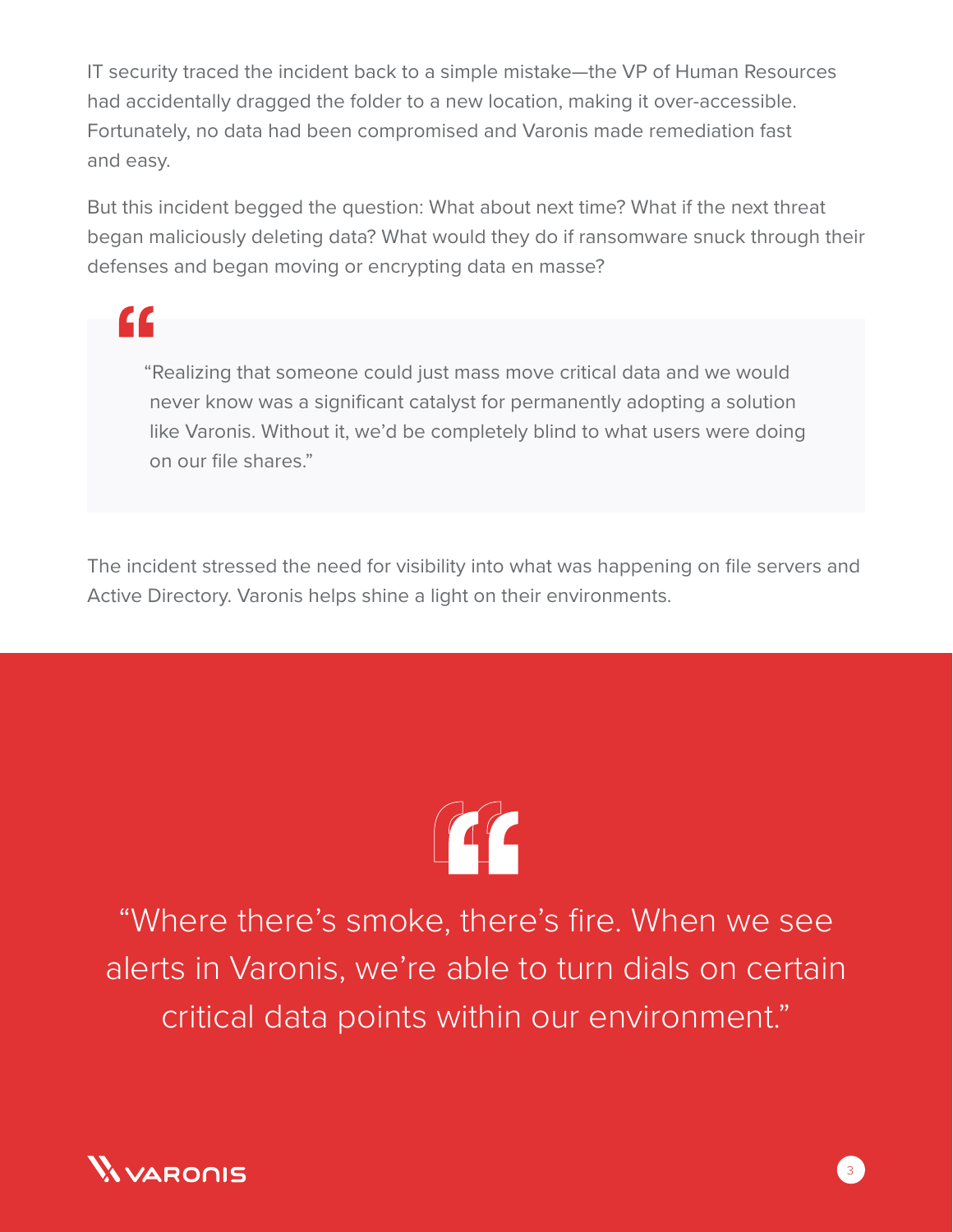## **Solution**

## **Discovering where data is overexposed and locking it down**

In addition to **DatAdvantage** and **Data Classification Engine**, the company adopted Varonis DatAlert.

**DatAlert** detects and alerts on suspicious activity that may indicate a threat. Prioritized alerts enable deep investigation and quick action.

Using these solutions, the security team has built rule sets to mitigate company risk while minimizing false red flags.

## "Varonis gives us the ability to customize our alerting and reporting. By building different rules, we can get notified immediately if changes are made to critical file folders."

Even potentially small issues don't slip by unnoticed. The company's IT Manager says that Varonis has helped alert them to users who might not be following best policy. With this knowledge, they can curb potentially harmful behavior before it escalates.

Now, both legal and HR receive notifications when access is granted to certain folders. Additionally, the company is able to quickly and easily report on who has access for various business units any time an auditor requests the information.

Always-on data monitoring and alerting help prevent the "disappearing HR folder" incident from recurring.



4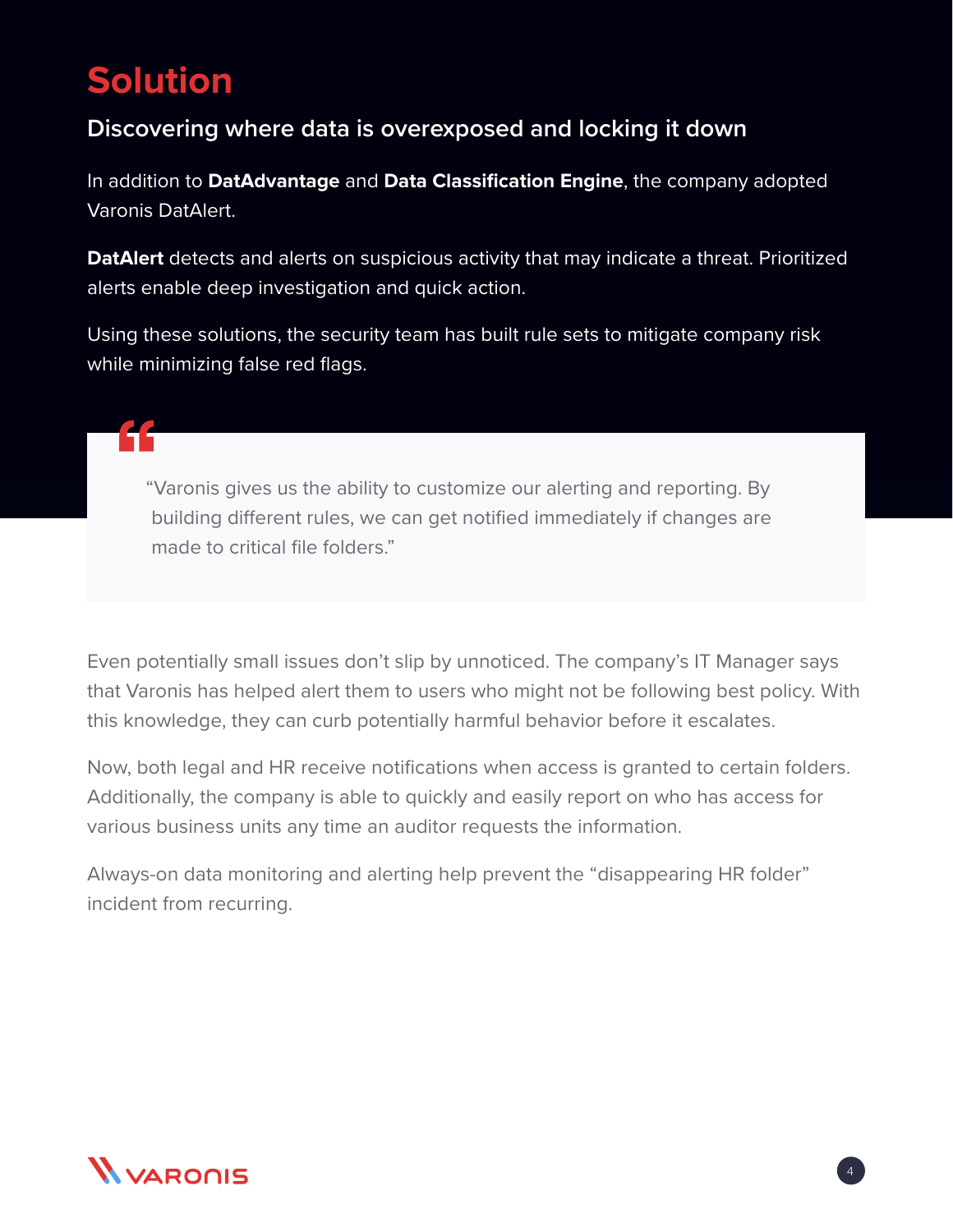

"You know where your data is, what it is, and who has access. Varonis even tracks potential issues: If someone from HR exports a detail into an Excel spreadsheet to create a report, but leaves that data in the wrong place, we know about it."

Varonis reports have even been baked into the company's regular auditing processes. For example, as part of their regular daily process, the accounts payable (AP) department loads debit and credit information into their SAP system. Using Varonis, the security team monitors the file that the AP department uploads and creates a report to verify that no one is altering that data at any point during the process.

# <u>cc</u>

"A breach could mean a loss of millions of dollars. So we've made it an audit requirement that these reports come out of Varonis to make sure that everything is on the up and up."



"Varonis gives us the ability to customize our alerting and reporting. By building different rules, we can get notified immediately if changes are made to critical file folders."

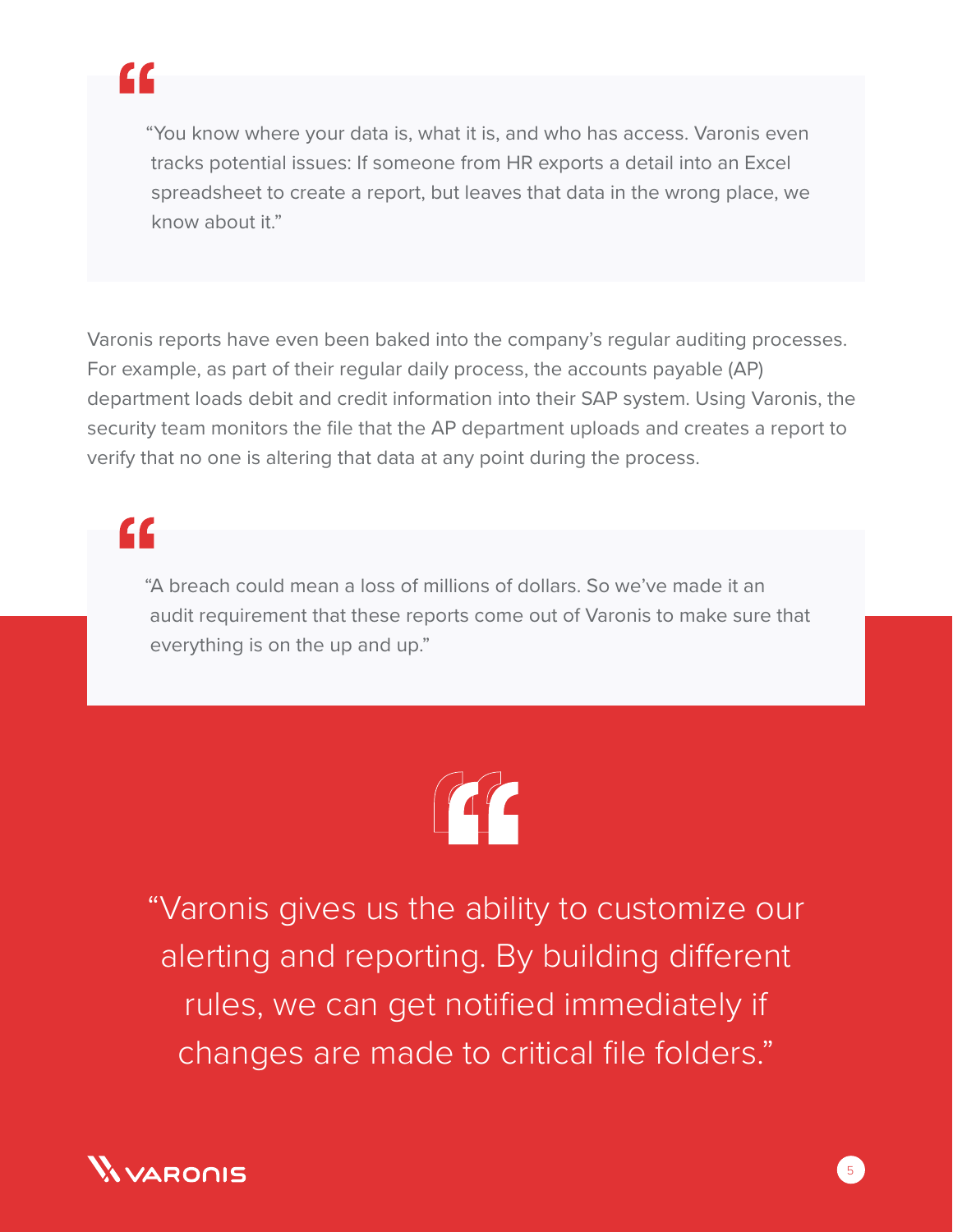## **Results**

44

### **Increased efficiency and data security confidence**

According to the company's IT Manager, Varonis provides increased efficiency and tremendous peace of mind.

In terms of efficiency, they say that audits and reports that used to take hours are now prepared in minutes:

"We don't have to do manual ad hoc reports in PowerShell or take screenshots in Active Directory and plug it into spreadsheets anymore. You're looking at huge time savings—a few hours down to maybe 15 minutes."

The peace of mind comes from Varonis' powerful mitigative capabilities and from knowing that the Incident Response team is always standing by to support the company's internal security team.

"Varonis is by far one of the best vendors that we deal with—and we deal with all the Microsofts and Citrixs and Veritas and Symantecs of the world.

Varonis' team is always available to assist. They're there for both detection and analysis, and eradication and recovery. The support and timeliness is noticeably better."

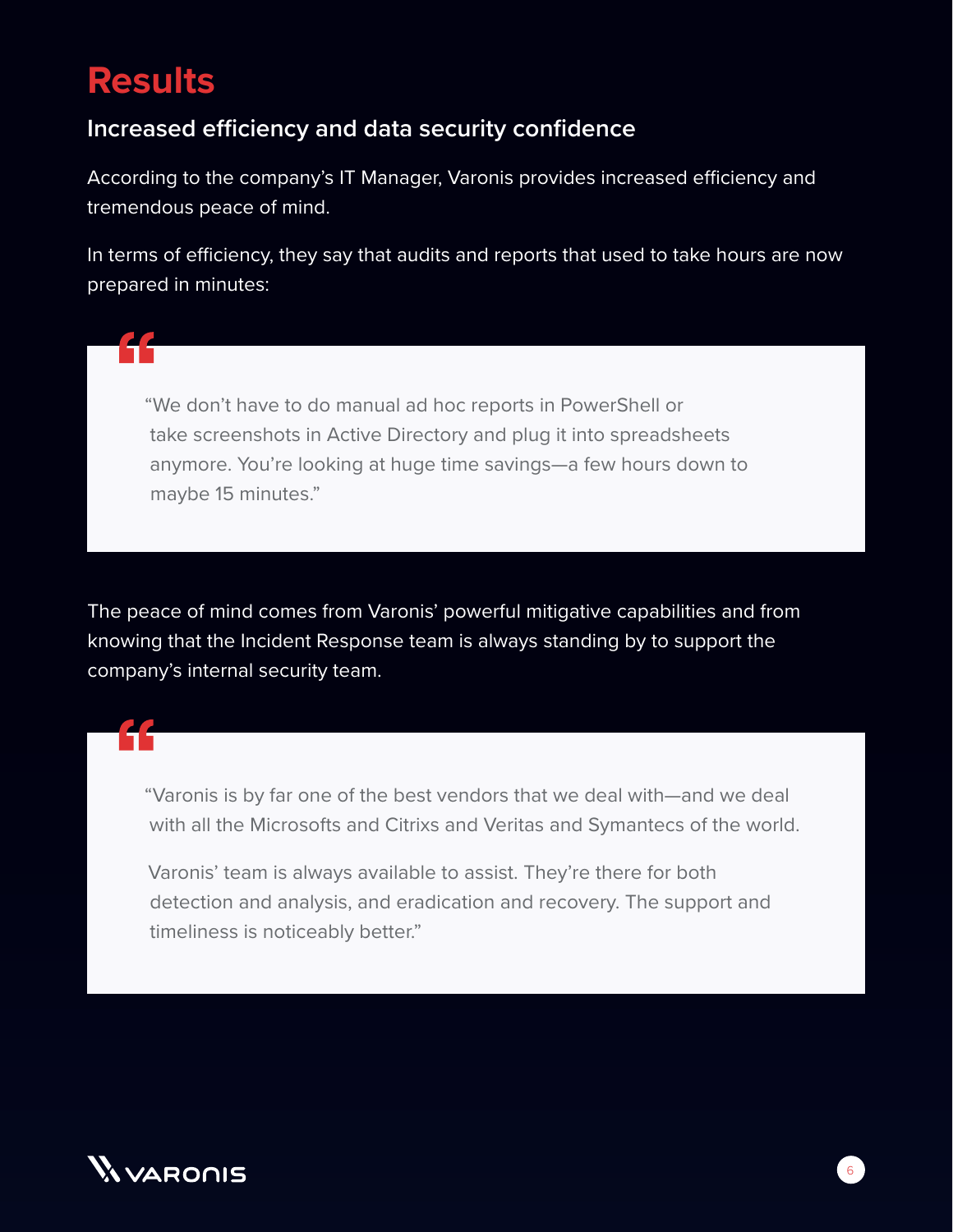Before Varonis, one accidentally-moved folder could have spelled disaster. Now, the company is proactively reducing the risk of human error, while simultaneously taking steps to mitigating the threat posed by potentially malicious insiders and ransomware.

# <u>CC</u>

"When I report to the risk committee, Varonis is nicely positioned as a risk mitigator in our organization. Preventing a catastrophic outage is the primary benefit. Built-in auditing is a big plus. Being able to enforce data security policies and alarm against worrying user behavior is another benefit. Varonis is well worth the expenditure."



"Varonis is by far one of the best vendors that we deal with—and we deal with all the Microsofts and Citrixs and Veritas and Symantecs of the world. The support and timeliness is noticeably better."